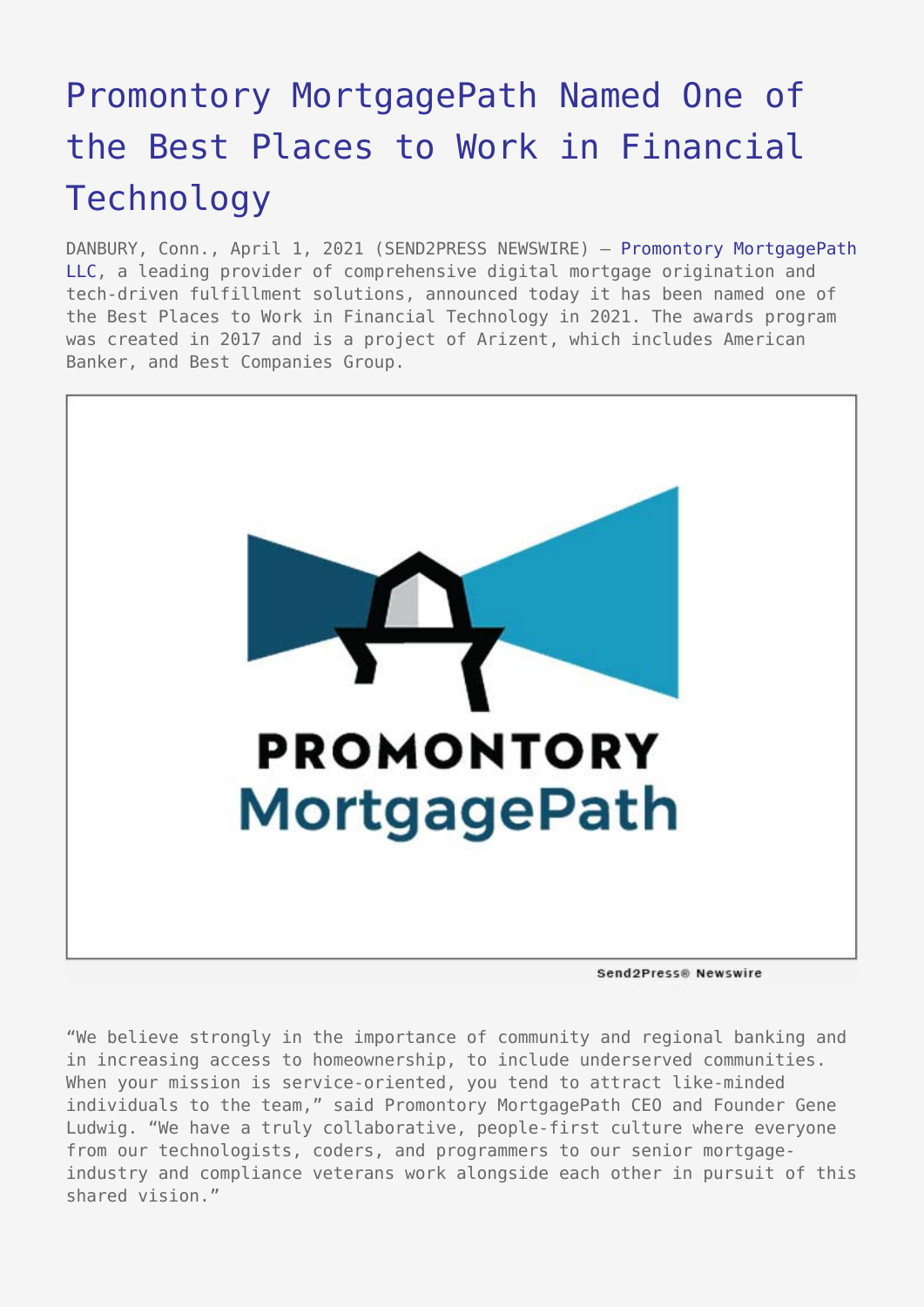This annual survey and awards program is designed to identify, recognize and honor the best employers in the financial technology industry. Companies recognized on this year's list operate in and serve companies and consumers in a wide range of financial services including banking and mortgages, insurance, payments and financial advisory.

"Promontory MortgagePath's greatest asset is our workforce, and in the midst of an unprecedented year for the mortgage industry, our team quickly pivoted to adjust to the unique operational challenges created by the pandemic in order to ensure the success of our clients," said Promontory MortgagePath Chief Operating Officer Debora Aydelotte. "Given this award is driven by our own employee survey responses, we are incredibly proud to be recognized as one of the Best Places to Work in Financial Technology not only by Arizent, but also by our internal team."

"This year, the fintech industry became a larger and more important sector of our economy," said David Evans, chief content officer at Arizent. "This ranking helps highlight companies that have generous employee policies and positive cultures, and can help serve as a guide to job seekers in this competitive industry."

The 2021 list was published by Arizent brands American Banker, National Mortgage News, PaymentsSource, Financial Planning and Digital Insurance. To be considered for participation, companies must provide technology products, services or solutions that enable the delivery of financial services. Companies must also have been in business for at least one full year and employ at least 15 people in the U.S.

Companies from across the United States entered a two-part survey process to determine Arizent's Best Places to Work in Financial Technology. The first part consisted of evaluating each nominated company's workplace policies, practices, philosophy, systems and demographics. The second part consisted of an employee survey to measure the employee experience. The combined scores determined the top companies and the final ranking. Best Companies Group managed the overall registration and survey process, analyzed the data and determined the final ranking.

For more information on Arizent's Best Places to Work in Financial Technology program, including full eligibility criteria, visit [www.BestPlacestoWorkFinTech.com.](http://www.bestplacestoworkfintech.com) To learn more about open positions at Promontory MortgagePath, visit mortgagepath.com/careers.

## **About Promontory MortgagePath LLC | NMLS ID 1532373**

Promontory MortgagePath is a fast-growing team of passionate problem solvers on a mission to fundamentally change the way lenders approach their mortgage business. The company combines an intuitive, collaborative digital mortgage platform with modern, comprehensive fulfillment services, giving lenders the progressive technology and scalability required to profitably compete in today's rapidly-changing residential mortgage market. Promontory MortgagePath's founder, former U.S. Comptroller of the Currency Gene Ludwig, is widely recognized as a visionary thinker on the critical issues